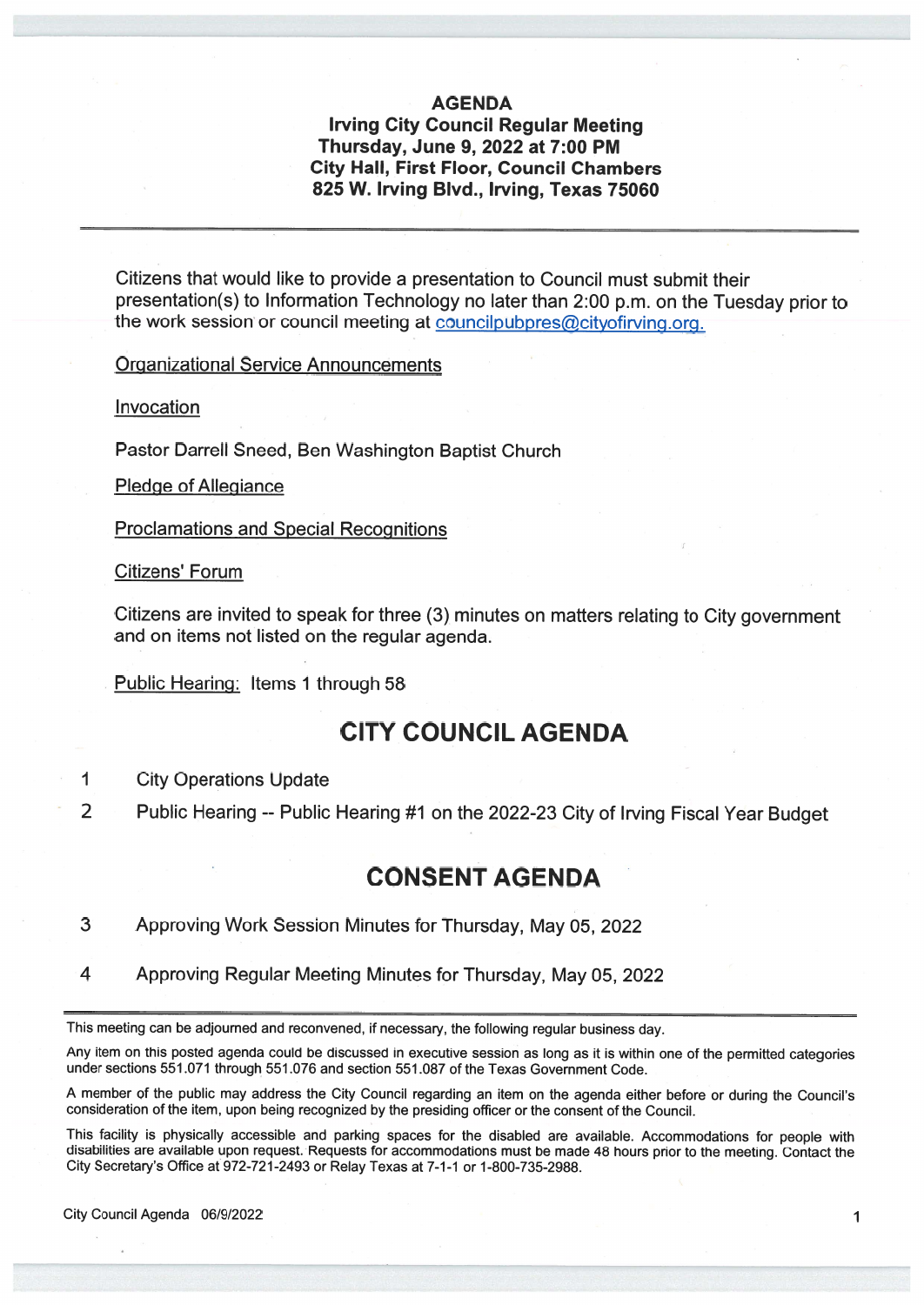- 5 Resolution -- Approving Amendment No. <sup>I</sup> to Memorandum of Understanding Among Participating Local Governments and Dallas County to Participate in the Techshare.Juvenile Program
- 6 Resolution -- Suspending the June 17, 2022 Effective Date of Oncor Electric Delivery Company's Requested Rate Change to Permit the City Time to Study the Request and to Establish Reasonable Rates; and Approving Cooperation with the Steering Committee of Cities Served by Oncor
- <sup>7</sup> Resolution -- Approving the Event Promotion and Marketing Agreement with Audacy Texas, LLC, for Promotion and Marketing of City or Irving Special Events Held at Levy Event Plaza in 2022
- 8 Resolution -- Awarding an Annual Contract to RabCup Corp., in an Amount Not to Exceed \$250,000.00 for 4th of July Water Screen Display Engagement Shows and Approving the Expenditure in the Estimated Amount of \$1 92,432.50 for the 2022 Show.
- 9 Resolution --Approving Agreement with Dallas County Utility and Reclamation District for Access/Use of District Property Along Lake Carolyn for the 2022 City of Irving Independence Day Firework Show
- 10 Resolution -- Approving a Professional Services Agreement Between the City of Irving and Mackenzie Eason & Associates, LLC, in the estimated amount of \$100,000, for Recruitment Services
- 11 Resolution -- Approving a Contract of Sale between the City of Irving and Trinity River Authority of Texas (TRA), in the amount to be received of \$1 4,595.00, for the Sale of <sup>a</sup> Permanent Sanitary Sewer Easement, <sup>a</sup> Permanent Access Easement, and <sup>a</sup> Temporary Construction Easement to TRA
- 12 Resolution -- Approving an Expenditure with Insituform Technologies, LLC, in the Amount of \$1 ,097,055.00, for the IH-635 and Valley View Lane Wastewater Improvements Project through the State of Texas Local Government Statewide Purchasing Cooperative Agreement (BuyBoard)
- 13 Resolution -- Awarding <sup>a</sup> Contract to Gomez Floor Covering, Inc., in the Amount of \$50,000.00 for Replacement of Tile Flooring at the Animal Care Campus and at the Criminal Justice Center
- 14 Resolution --Awarding <sup>a</sup> Contract to MART, Inc., in the Amount of \$545,840.00 for the 2022 Miscellaneous Demolition Project
- 15 Resolution -- Awarding a Contract to SYB Construction Company, Inc. in the Amount of \$1,885,876.85, for the Norma & Onetta Drive Water & Wastewater Improvements Project
- 16 Resolution -- Awarding <sup>a</sup> Contract to Lindamood Demolition, Inc. in the Amount of \$198,447.00 for Demolition of Old Central Fire Station and Adjacent Community **Building**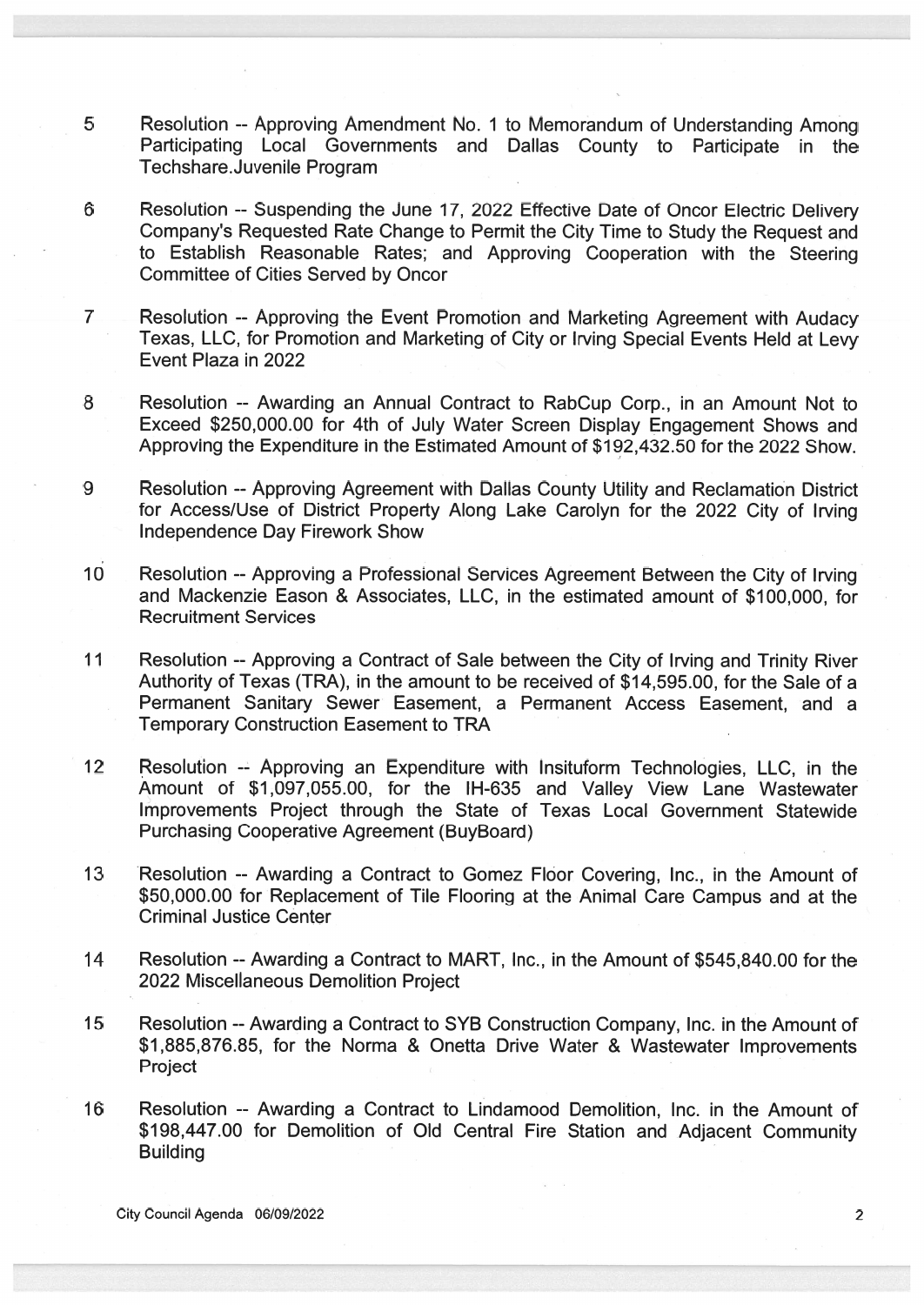- 17 Resolution -- Approving an Expenditure with Garland/DBS, Inc., in the Amount of \$589,926.00, for Human Services Building Roof Replacement, through <sup>a</sup> Master Intergovernmental Cooperative Purchasing Agreement .(MICPA) with the National Intergovernmental Purchasing Alliance Company dba Omnia Partners, Public Sector (Omnia Partners)
- 18 Resolution -- Awarding a Contract to Gibson & Associates, Inc. in the Amount of \$278,275.00 for the Las Colinas Blvd. East - Bridge Drainage Project
- 19 Resolution -- Approving a Sales Contract with Oscar Sosa and wife Amalia Vega, in the amount of \$51 ,098.09, for the acquisition of <sup>a</sup> Warranty Deed at 900 Bowman Street for the West Irving Creek Drainage Project
- 20 Resolution -- Approving an Agreement with Sole Source Provider Donelson Construction Company, LLC., in <sup>a</sup> Total Estimated Amount of \$221,422.48 for Installation of Modified Aggregate Quick Set (MAQS) Surfacing and PressurePave Systems.
- <sup>21</sup> Resolution -- Ratifying the Payment Made to Precision Pump Systems in the Total Amount of \$88,614.75 for Emergency Repair to Pump No. <sup>5</sup> at the Lake Chapman Pump Station
- 22 Resolution --Authorizing Payment to Tyler Technologies in the Amount of \$312,853.00 for Munis Enterprise Resource Planning (ERP) Software Annual Maintenance
- 23 Resolution -- Authorizing As-Needed Expenditures with Staples Contract & Commercial, Inc., in the Total Estimated Amount of \$200,000.00 for Office Supplies through Sourcewell
- <sup>24</sup> Resolution -- Renewing the Annual Contract with Red Wing Shoe Store in the Total Estimated Amount of \$1 05,000.00 for Work Boots for Field Employees
- <sup>25</sup> Resolution -- Renewing the Contracts with Green Planet, Inc., US Ecology Houston, and W. Two Plus, Inc., and Approving Expenditures with Green Planet, Inc., and W. Two Plus, Inc., for Categories <sup>a</sup> and C, Respectively, in the Estimated Amount of \$275,000.00 for Regulated Environmental Services for <sup>a</sup> Two-Year Period
- 26 Resolution --Rejecting the Single Bid Response for Fire Hose
- 27 Resolution --Approving As-Needed Expenditures with RCB Ventures, LLC, dba Tri-Tex Grass in the Total Estimated Amount of \$70,000.00 for Purchases, Repairs and Installation of Grass Sod, Sprigs and Turf Grass through the State of Texas Local Government Statewide Cooperative Purchasing Program (BuyBoard)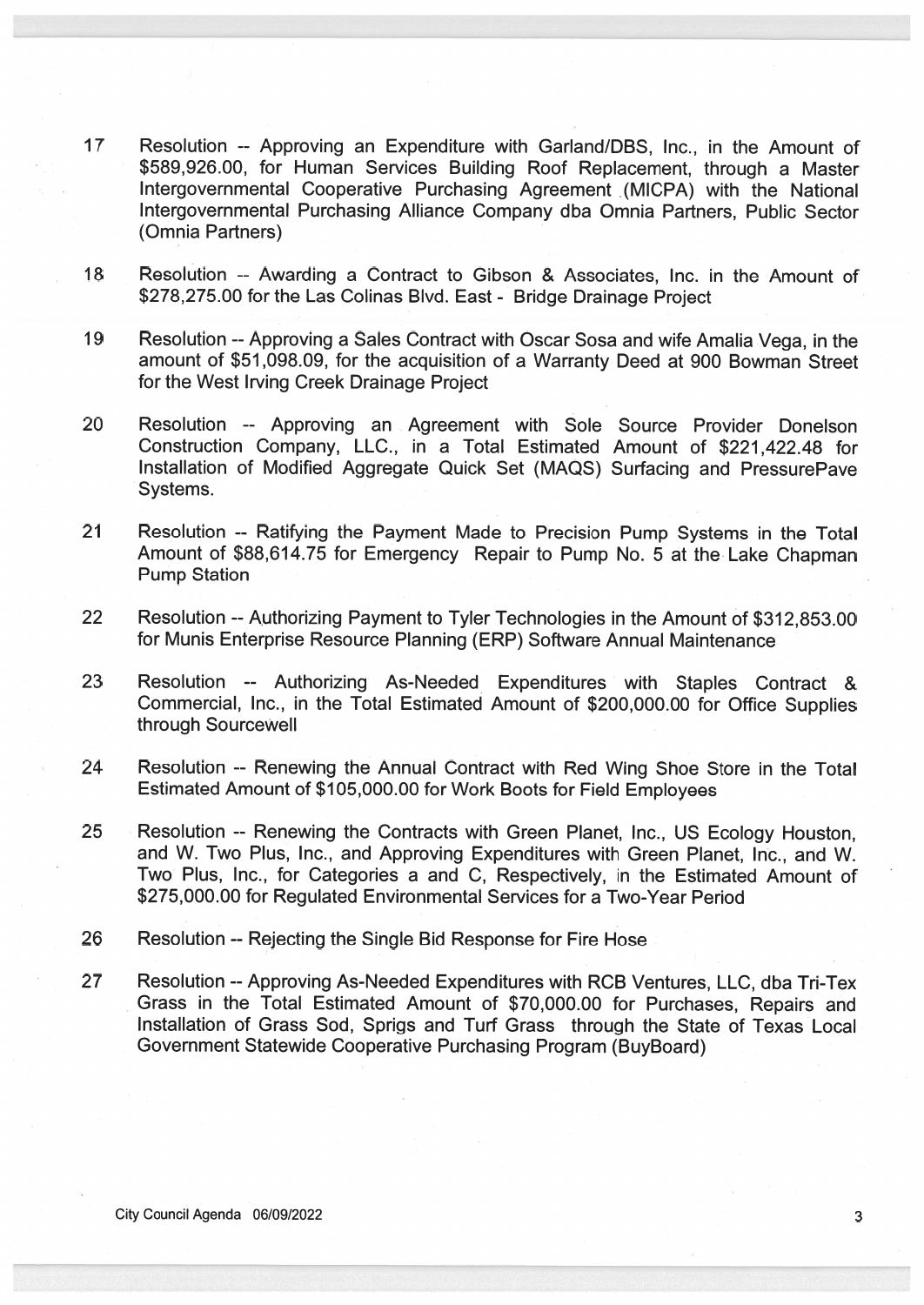- <sup>28</sup> Resolution -- Approving As-Needed Expenditures with SiteOne Landscape Supply, in the Total Estimated Amount of \$120,000.00 for Purchase of Ground Maintenance Materials, Greenhouse Supplies, Irrigation Parts, Supplies and Installation through the State of Texas Local Government Statewide Cooperative Purchasing Program (BuyBoard)
- 29 Resolution -- Renewing the Contract with Greener Pastures Landscaping, LLC, in the Total Estimated Amount of \$495,204.00 for Mowing & Litter Control on TxDOT Rights of Way
- 30 Resolution -- Approving and Accepting the Bids of Emami Enterprises, Inc., and M.A.N.S. Distributors, Inc., in the Total Estimated Amount of \$220,700.00 for Janitorial **Supplies**
- 31 Resolution -- Approving and Accepting the Bids of Turf Aggregates, LLC, dba Turf Materials, and SiteOne Landscape Supply, LLC, in the Total Estimated Amount of \$120,000.00 for Parks Ground Maintenance Materials
- 32 Resolution -- Cancelling the Contract with Global Building Maintenance, Inc., for Custodial Services for the Irving Arts Center
- 33 Resolution --Approving As-Needed Expenditures with Gomez Floor Covering, Inc., dba GFC Contracting in the Total Estimated Amount of \$353,000.00 for Flooring Purchases, Installation and Repair Services through the State of Texas Local Government Statewide Cooperative Purchasing Program (BuyBoard)
- 34 Resolution --Approving <sup>a</sup> Professional Services Agreement with Half Associates, Inc., in an Amount Not to Exceed \$600,000.00 for Right-of-Way Acquisition and Real Estate Appraisal Services Associated with Roadway Projects
- <sup>35</sup> Resolution -- Approving <sup>a</sup> Professional Services Agreement with HDR Engineering, Inc., in an Amount Not to Exceed \$600,000.00 for Right-of-Way Acquisition and Real Estate Appraisal Services Associated with Drainage Projects
- <sup>36</sup> Resolution -- Approving <sup>a</sup> Professional Services Agreement with Array Technologies, Inc., in an Amount Not to Exceed \$600,000.00 for Right-of-Way Acquisition and Real Estate Appraisal Services Associated with Water/Wastewater Projects
- 37 Resolution -- Renewing the Annual Contract with Consolidated Electrical Distributors, Inc., Dba Wildcat Electric Supply (Assigned from Tiger Electric Supply, Inc., Dba Wildcat Electric Supply, Inc.) in the Total Estimated Amount of \$350,000.00 to Provide Valmont Traffic Signal Poles, Roadway Lighting, and Steel Poles with Dual and Single Arm Assemblies
- 38 Resolution -- Renewing the Annual Contract with Badger Meter, Inc., in the Total Estimated Amount of \$1,450,000.00 for Positive Displacement Water Meters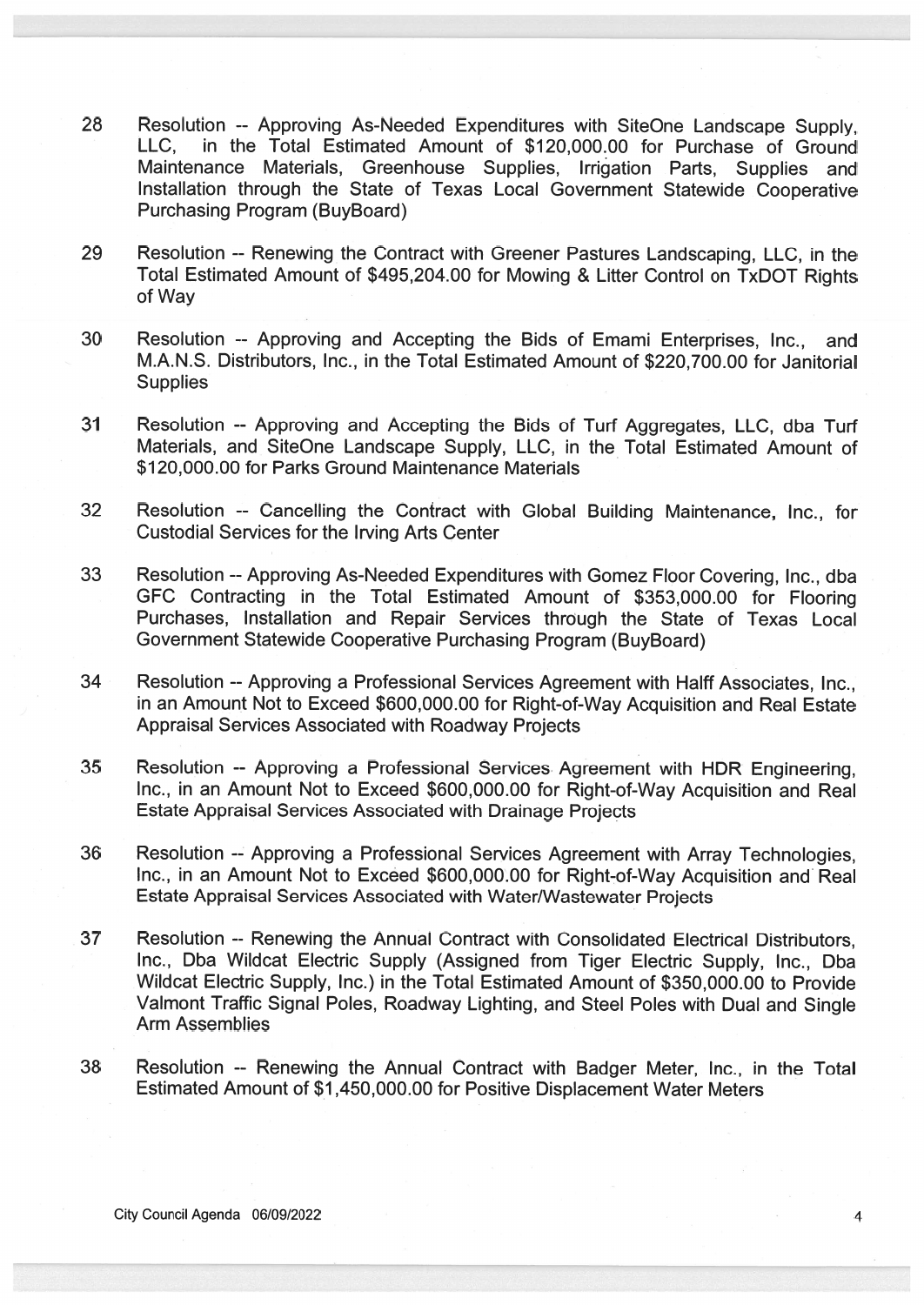- 39 Resolution -- Approving <sup>a</sup> Vendor/Member Contract Pursuant to <sup>a</sup> Cooperative Purchasing Agreement Between the City of Irving and Chastang Enterprises-Houston LLC dba Chastang Autocar through the State of Texas Local Government Statewide Purchasing Cooperative Program (BuyBoard)
- 40 Resolution -- Approving the Purchase from Chastang Enterprises-Houston LLC dba Chastang Autocar of <sup>a</sup> 2023 Autocar DCX64R Conventional Cab & Chassis with Gal Fab UOR75K Roll-Off Hoist and <sup>a</sup> 2023 Autocar DCX64 Conventional Chassis with Petersen TL-3 Knuckle Boom and Dump Body Truck in the Total Estimated Amount of \$584,540.00 through the State of Texas Local Government Statewide Cooperative Purchasing Program (BuyBoard)
- 41 Resolution --Approving the Purchase from Bucher Municipal North America, Inc., for <sup>a</sup> 2023 Bucher VT652 Vacuum Street Sweeper with <sup>a</sup> Dual Engine Design 8.5 Cu. Ft. Hopper and <sup>a</sup> 415-gallon Water Tank in.the Total Estimated Amount of \$306,346.00 through the Houston-Galveston Area Council of Governments (H-GAC) Interlocal Cooperative Purchasing Program
- 42 Resolution -- Approving the Purchase from Caldwell Country Chevrolet, LLC for Various Vehicles in the Total Estimated Amount of \$772,186.00 through the State of Texas Local Government Statewide Cooperative Purchasing Program (BuyBoard)
- 43 Resolution -- Approving the Purchase from Sam Pack's Five Star Ford Ltd., for a 2022 or Newer Ford F750 Two-Door Cab/Chassis with <sup>a</sup> <sup>I</sup> ,500 to 2,000-gallon Wachs Tanker Body in the Total Estimated Amount of \$1 14,871 .88 through the State of Texas Local Government Statewide Cooperative Purchasing Program (BuyBoard)
- 44 Resolution -- Approving the Purchase from Associated Supply Company, Inc., for <sup>a</sup> 2023 or Newer Case DV2O9D Asphalt Roller in the Total Estimated Amount of \$174,771.49 through the State of Texas Local Government Statewide Cooperative Purchasing Program (BuyBoard)
- 45 Resolution -- Approving and Accepting the Bids of Western Marketing, Inc., dba Reladyne LLC, Dial Lubricants, Inc., Jack Ray Oil Company, and Atlantic Petroleum & Mineral Resources, Inc., in Not to Exceed Amount of \$220,000.00 for Automotive Fluids and Lubricants
- <sup>46</sup> Resolution -- Approving <sup>a</sup> Vendor/Member Contract Pursuant to <sup>a</sup> Cooperative Purchasing Agreement Between the City of Irving and Motorola Solutions, Inc. and Authorizing As-Needed Expenditures in the Total Estimated Amount of \$1,200,000.00 for Radio Communications and Emergency Response Equipment through the Houston-Galveston Area Council of Governments (H-GAC) Interlocal Cooperative Purchasing Program
- 47 Resolution -- Renewing the Annual Contract with cingl Telecommunications, L.L.C., in the Total Estimated Amount of \$350,000.00 for Network Cabling Services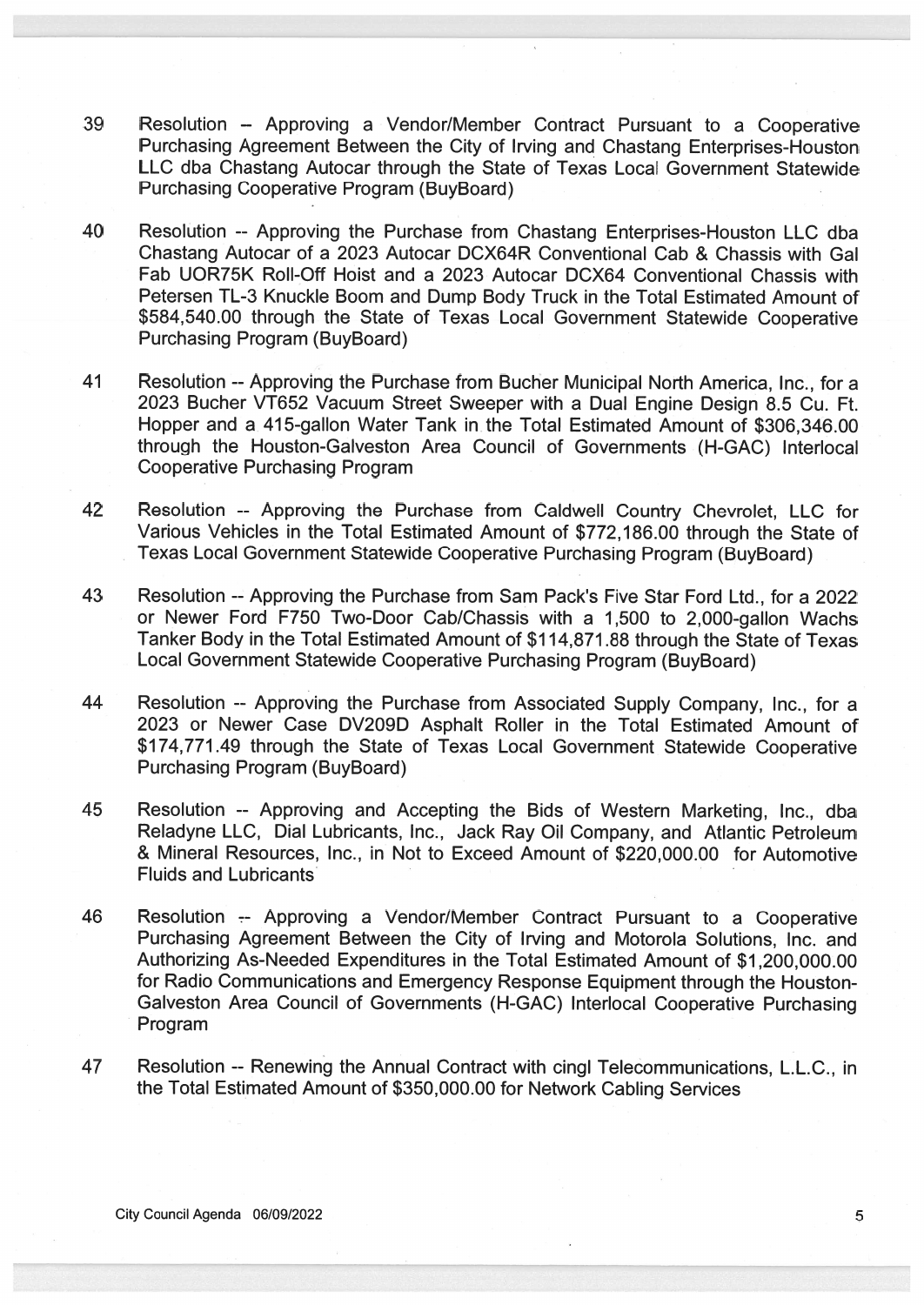- 48 Ordinance -- Amending Section 3 of Ordinance ORD-2022-10584 by Removing Barbara Cardwell Career Prep as an Election Day Vote Center Location for the Runoff Election to be Held on June 18, 2022
- 49 Ordinance -- Authorizing the Abandonment and Vacation of Certain Portions of a 15' Sight Easement at 1532 Hux Ct., as part of Pecan Park Estates No. 2 Lot 28, Block C. Owned by Luis A. Valdez Jacome

## INDIVIDUAL CONSIDERATION

50 Resolution -- Take Appropriate Action Concerning Request of Employee Grayson Holder for City to Continue Paying Full Salary While on Workers Compensation Leave

### ZONING CASES AND COMPANION ITEMS

- 51 Resolution -- Sign Variance 2022-04-1976 Considering <sup>a</sup> Sign Variance to Allow Modifications to the Required Materials for Monument Signs and to Allow Modifications to the Maximum Height of <sup>a</sup> Projecting Sign - Property Located at 200 East Las Colinas Boulevard - Entos Design, Applicant - Parmenter Realty Partners, Owner
- 52 Ordinance -- Special Fence Project Plan SFP22-0001 Considering <sup>a</sup> Variance to Chapter 15 of the City of Irving Land Development Code to Construct an Eight-Foot Tall Cedar Within the Side Yard Setback on <sup>a</sup> Corner Reverse Frontage Lot - Property Located at 1302 Dory Lane - Gabriel Barrios, Applicant/Owner
- 53 Ordinance --ZC22-0014 -Considering <sup>a</sup> Zoning Change from C-P "Commercial Park", C-N "Neighborhood Commercial" and State Highway 161 Overlay District to S-P-2 (C W) "Generalized Site Plan - Commercial Warehouse" and State Highway 161 Overlay District to Allow <sup>a</sup> Maximum Building Height of 50 Feet - Approximately 4.34 Acres Located at 4445 West Northgate Drive -J&J Lott Irving LLC, Applicant/Owner
- 54 Ordinance -- ZC22-0015 Considering <sup>a</sup> Zoning Change from FWY "Freeway" and State Highway 161 Overlay District to S-P-2 (C-W) "Generalized Site Plan -Commercial Warehouse" and State Highway 161 Overlay District to Allow <sup>a</sup> Maximum Building Height of 50 Feet and Exceptions to the Location of Warehouse Uses and Required Parking - Approximately 7.64 Acres Located at 4335 West Northgate Drive - J&J Lott Irving LLC, Applicant/Owner
- 55 Ordinance -- ZC22-0018 Considering <sup>a</sup> Zoning Change from S-P-2 (C-C) "Generalized Site Plan - Community Commercial" and State Highway 183 Overlay District to S-P-I (C-C) "Detailed Site Plan - Community Commercial" and State Highway 183 Overlay District to Allow a Commercial Canopy to Encroach into the Front Yard Setback - Approximately 1.35 Acres Located at 2525 North Belt Line Road -Mayse & Associates, Inc., Applicant; Seritage SRC Finance, LLC, Owner
- 56 Ordinance --ZC22-0020 Considering <sup>a</sup> Zoning Change from ML-20 "Light Industrial" to C-W "Commercial Warehouse" - Approximately 0.74 Acres Located at 1306 N. Union Bower Road - Iglesia Evangelica El Divino Maestro, Inc, Applicant/Owner